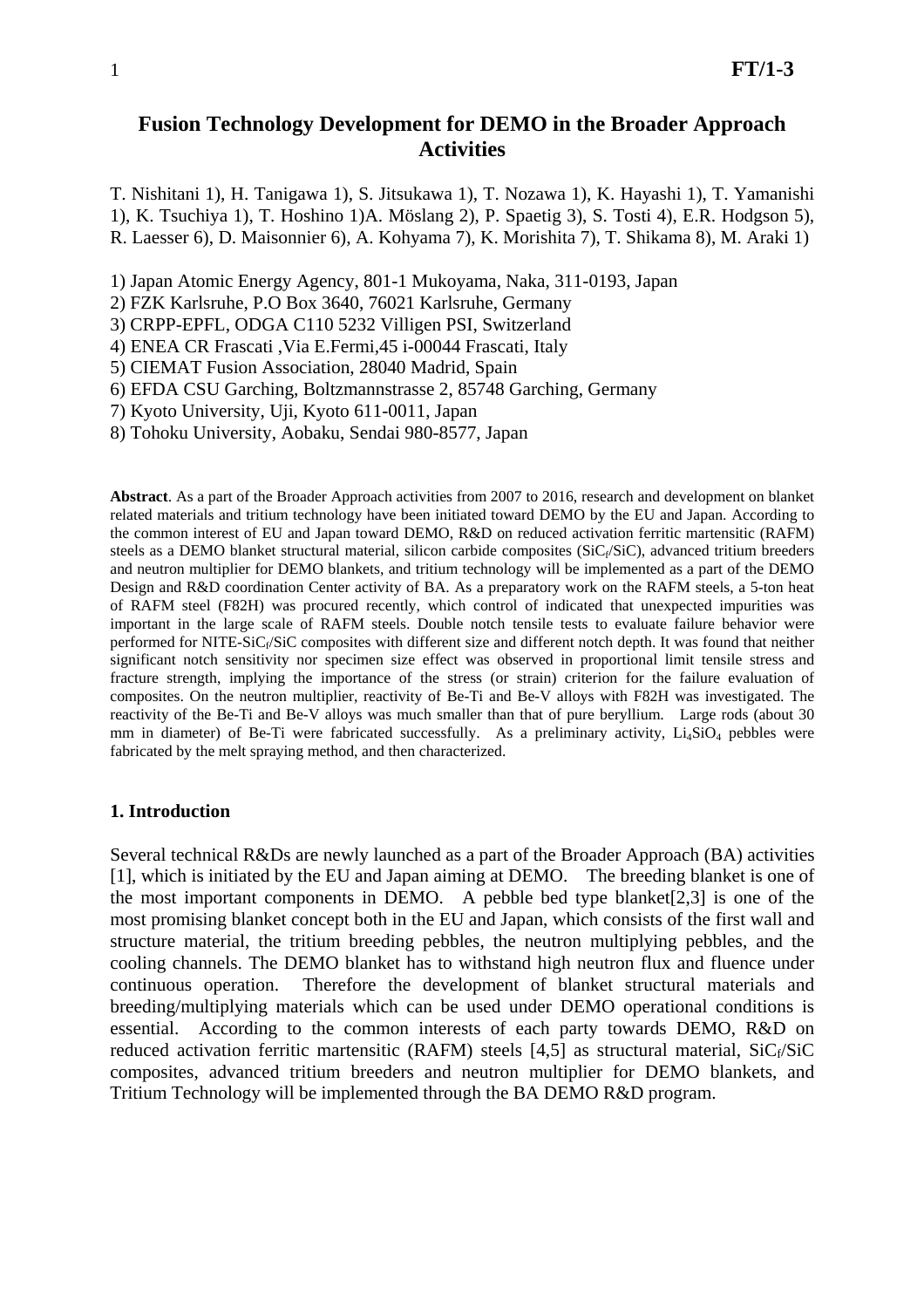#### **2. Reduced Activation Ferritic Martensitic Ateels as a Blanket Structural Material**

The development of blanket structural materials is crucial on the path to fusion power. Experience is now well established for the development and characterization of reduced activation ferritic martensitic (RAFM) steels, such as F82H [6] in Japan and EUROFER [7] in the EU, which are now being considered as main candidate materials for structural applications in DEMO. For the manufacture and operation of DEMO, the timely availability of sufficient engineering bases, modeling/simulation/prediction methods of materials behavior and design methodology, have become indispensable elements in fusion roadmaps. In particular: The fabrication technology and the materials database must provide highly attractive properties, especially with respect to high thermal efficiency, availability, reliability, irradiation resistance, and reduced activation capability. Appropriate techniques must be defined to incorporate the fracture/rupture properties of the irradiated materials into an engineering procedure that allows one to ensure the integrity of the components for the safe operation of a fusion power reactor. Also methods need to be developed to predict the deformation and fracture behavior of structures under irradiation from materials databases by modeling/simulation of materials behavior.

Optimization of manufacturing technology of RAFM steels, such as melting, forging, rolling, milling, to obtain wrought products will be performed. Japan and the EU have experience of small scale heats of RAFM steels. The next step in the development of RAFM steels also focuses on a further reduction of the irradiation-induced activation of large-scale heats (several tons). The long-term activation level is mainly determined by some minor alloying elements and by impurities. It is important to achieve this with industrial scale production technology and not only for lab scale production. As a preliminary activity of this R&D, the vacuum induction melting (VIM) of F82H in 5 tons followed by secondary refinement and forging was performed recently. It was found that Electro Slag Remelting (ESR) was required as for secondary melting process in order to control unexpected impurities. FIGS. 1 and 2 show the pictures of the F82H ingot before ESR and three slabs made as the wrought product.



*FIG.1. Picture of the F82H ingot before ESR.. FIG.2. Picture of the F82H slab.* 

Optimization of joining technology of RAFM steels and dissimilar materials is also an important technology to be established for the DEMO blanket fabrication. DEMO blanket fabrication requires various welding techniques such as tungsten-inert-gas (TIG) welding, electron beam (EB) welding, YAG laser welding, and diffusion welding, and the weldments must be of the highest quality. In Japan, mock-ups of first wall and side walls for the watercooled pebble bed type TBM were fabricated by Hot Isostatic Pressing (HIP) using F82H to form a built-in cooling channel structure. In order to develop the DEMO specific welding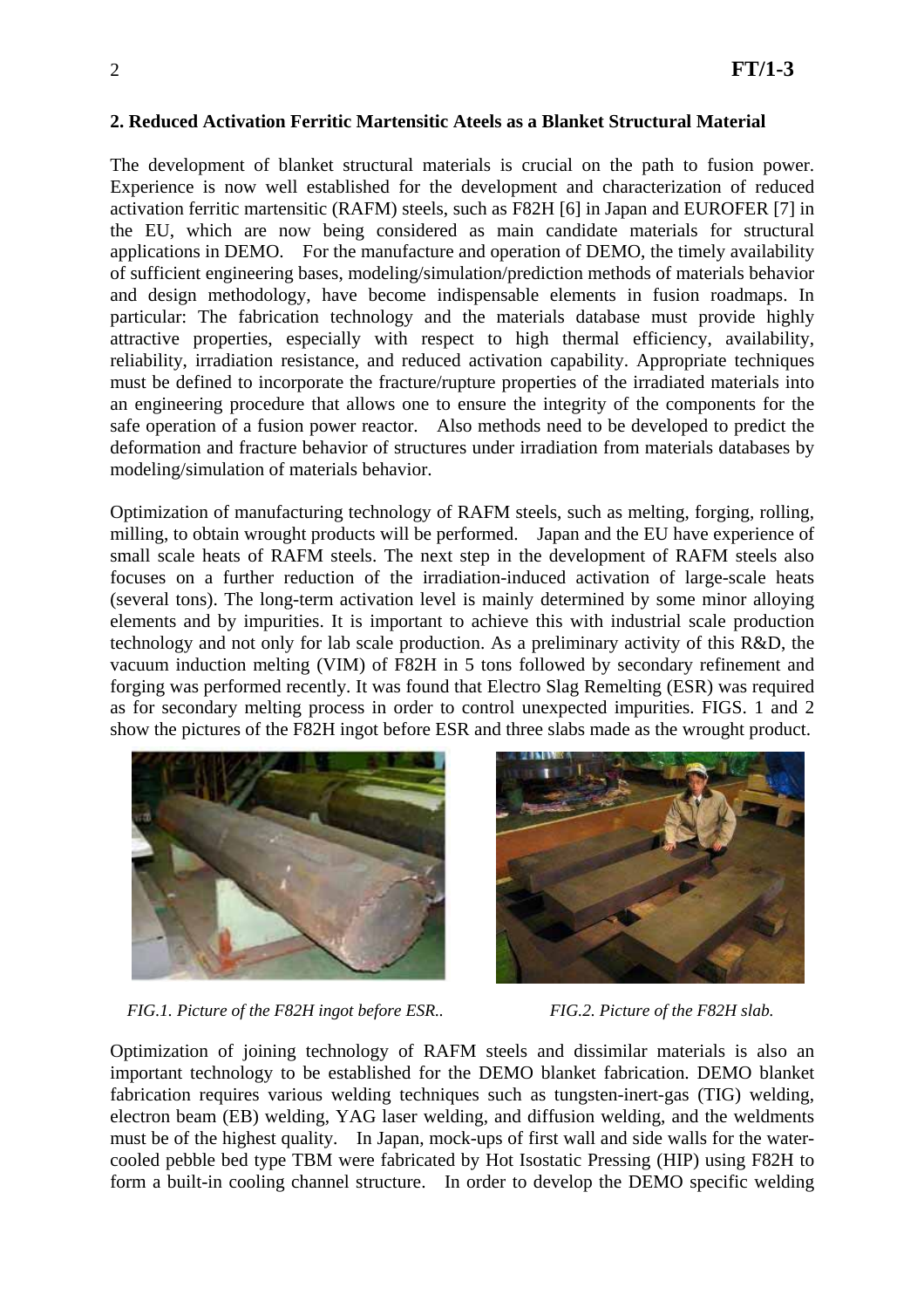technologies, mechanical restraint factors for the various welding methods, and metallurgy based investigation on hot cracking sensitivity will be performed to obtain basic information on RAFM welding.

Experimental investigation of mechanical properties will be performed using small specimen test techniques, in order to understand the micro-mechanisms of irradiation effects on the mechanical properties of RAFM steels. Not only experimental studies but also simulation will be carried out to characterize the irradiation effects and to quantify the specimen size and geometry effects on the mechanical properties. Fracture toughness, mainly focusing on the applicability of master curve methodology, and tensile tests will be carried out as well as post-test microstructural analyses and finite element modeling of unirradiated and irradiated RAFM steels.

Empirical and theoretical models of the deformation behavior of irradiated RAFM steel structures will be proposed on the basis of detailed analysis of post-irradiation evaluation (PIE) data and on a minimum amount of irradiation experiments. The models are for shortterm plasticity/ductile fracture properties (mostly derived from tensile tests), fatigue under irradiation and irradiation creep properties. Irradiated simplified component elements, such as thin plates, plates with holes, and tubes will also be used to evaluate the validity of the models and to prepare basic methodologies for structural design criteria under irradiation in fusion reactors.

### **3. SiCf/SiC Composites**

Silicon carbide composites have, and are being developed as a candidate material for the high-temperature operating DEMO reactor aiming at high energy conversion efficiency [8,9]. A conservative but new concept supposes the utilization of  $SiC_f/SiC$  composites as flow channel inserts for thermal and electrical insulation in the dual-coolant lead-lithium (Pb-17Li) liquid breeder blanket (DCLL) system [10]. Critical issues of the  $SiC_f/SiC$  composite development are 1) development of component fabrication technology including mass production, joining and coating technologies, 2) environmental effects for lifetime evaluation, e.g., oxidation mechanism and compatibility with Pb-17Li, 3) irradiation effects including dynamic issue, i.e., irradiation creep, and synergetic effects of helium and hydrogen, and 4) development of design codes and test standards for the development of a material property database. In the BA activity on  $SiC_f/SiC$  composites, R&D on mechanical properties of  $SiC_f/SiC$  composites and R&D on physical/chemical properties of  $SiC_f/SiC$  composites and other functional ceramics are proposed, being of particular importance to develop practical engineering database for the DEMO design.

Of many composite types, a nano-infiltration transient-eutectic-phase sintered (NITE) SiC $_f$ SiC composites [11] is specifically considered as a main target material in the R&D on SiC<sub>f</sub>/SiC composites for the DEMO R&D. The latest "lab-grade" NITE-SiC/SiC composites can be satisfactorily utilized as reference materials in this R&D due to the exceptionally highcompetitiveness. As the preliminary R&D, two types of "pilot-grade" NITE-  $SiC_f/SiC$ composites: unidirectional and cross-ply plates were preliminarily produced and their fundamental material properties were evaluated in 2007-2008. FIGURES 3 and 4 show the outlook and the micro-structure of the unidirectional NITE-SiC $_f$ SiC composite prepared as a reference specimen. Most fundamental requirements of these composites were found to be in acceptable level, though the results indicate that the present "pilot-grade" NITE-  $SiC_f/SiC$ composites need some minor modifications.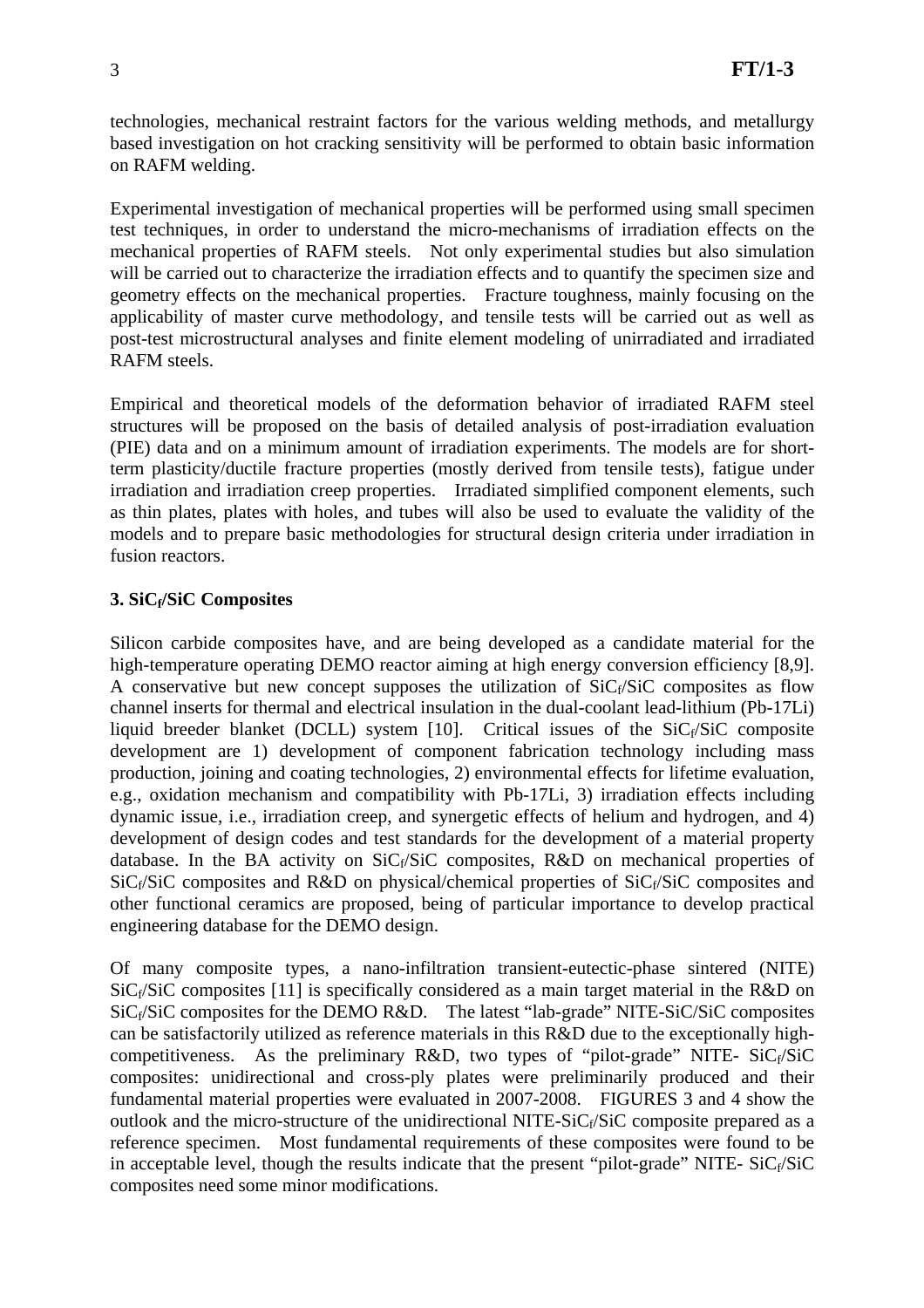SEI

10 m



*FIG. 3. Picture of the unidirectional NITE-SiCf/SiC FIG. 4. Micro-structure of the unidirectional composite prepared as a reference specimen.* MITE-SiC<sub>f</sub>/SiC composite.



Standardization of testing methods is essential to establish a reliable and practical database for the engineering design of DEMO. However, the test methodologies to evaluate mechanical properties of advanced  $\text{SiC}_f/\text{SiC}$  composites are not sufficiently standardized for the practical use of design activities. Establishing the test methodology on hightemperature/lifetime properties such as fatigue and creep must be one of the critical R&D items. Evaluation on the off-axial mechanical properties is another important issue due to the intrinsic anisotropy of the composites. FIGURE. 5 shows the preliminary result of the double notch tensile test method, indicating notch insensitivity and very minor size effect on proportional limit tensile stress (PLS) and fracture strength (UTS) [12]. In parallel, comprehensive modelling of the macroscopic mechanical behavior of advanced  $SiC_f/SiC$ composites will be developed, also irradiation effects coupled with characterization of microstructural evolution and swelling behavior under irradiation are evaluated for structural modelling.

Transportational properties of  $SiC_f/SiC$  composite are readily affected by irradiation depending on temperature and dose rate. The electrical conductivity and permeation of He and H isotopes during irradiation, and the possible detrimental effects on the microstructure of the composites due to displacement damage, He and H implantation will be studied as a part of the R&D items. It is worth noting that this study can readily be extended to functional ceramics other than SiC. It is also recognized that the compatibility between SiC materials and a Pb-17Li liquid metal is of particularly high interest and thus the erosion-corrosion behavior of SiC and  $SiC_f/SiC$  composites in Pb-17Li at high temperatures will be studied. FIGURE 6 shows the experimental apparatus proposed for the test, where temperature up to 1100ºC, relative velocity up to 1 m/s and duration of 3000 h are considered.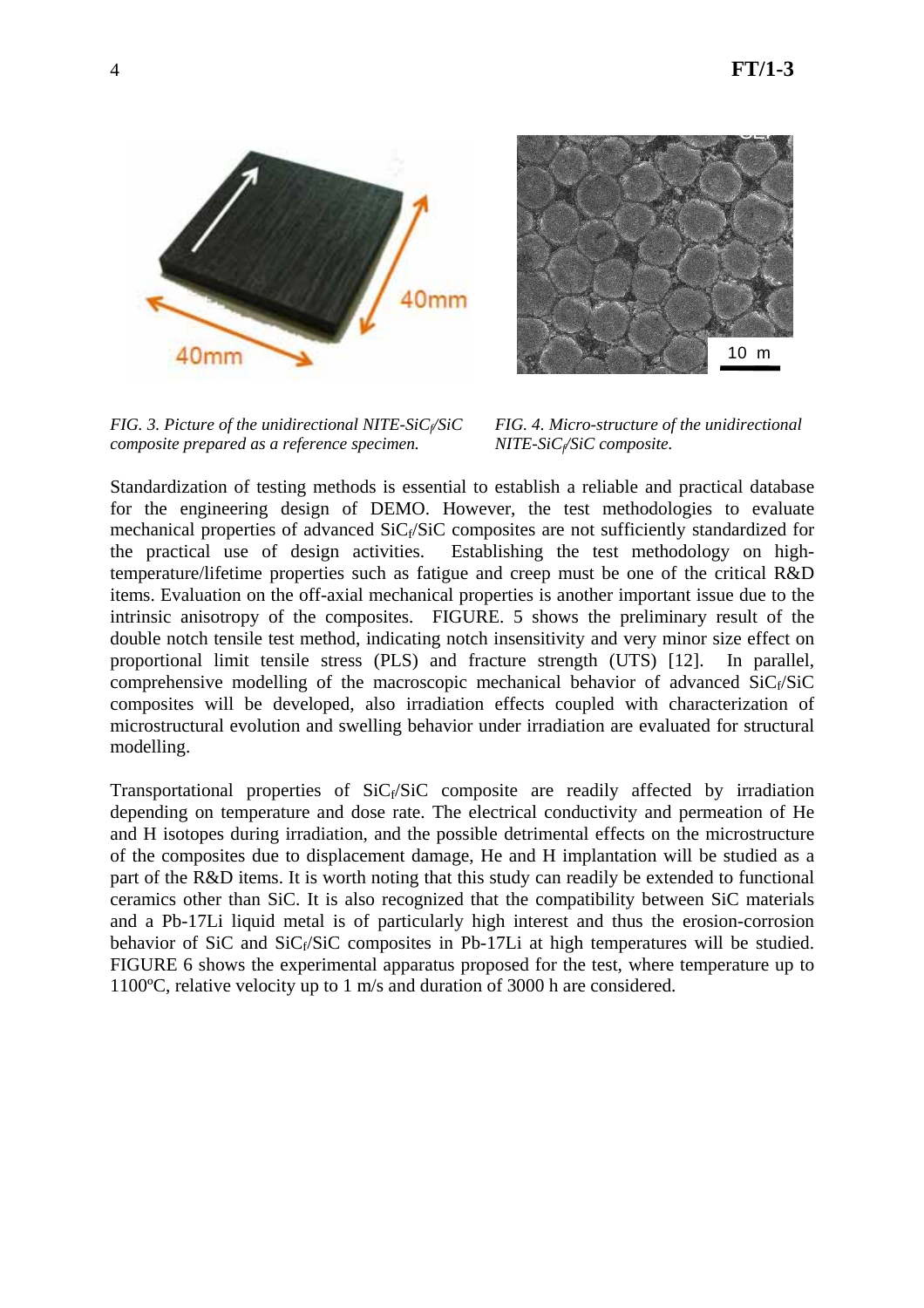



*FIG.5. Example of failure evaluation of advanced FIG. 6. Experimental apparatus proposed for SiCf/SiC composites by the double notch tensile the compatibility test between SiC materials test method. and a Pb-17Li liquid metal.* 

#### **4. Advanced Neutron Multiplier for DEMO Blankets**

Metal beryllium pebbles are considered as the neutron multiplier in the Japan and EU pebble bed type test blanket modules for ITER. . However, DEMO reactor requires "advanced neutron multipliers" which have low swelling and high stability at high temperature in the blanket design of both EU and Japan. Both parties have been promoting the development of beryllides such as  $Be_{12}Ti$  and  $Be_{12}V$  as "advanced neutron multipliers". A big challenge is hereby the development of a manufacturing technology that allows the production of pebbles in spite of the extreme brittleness of beryllides. This R&D aims at to establish the fabrication technology of the beryllide mother rod and the pebbles and to evaluate characteristics of those materials.

As the preliminary R&D in Japan, pebbles consisting of Be-Ti alloys were obtained by a small-scale rotating electrode method [13]. Studies on mechanical and chemical properties and irradiation effects were performed for stochiometric  $Be_{12}Ti$  (Ti content: 7.7 at%) fabricated by HIP as well as for Be-Ti alloys with the  $\alpha$ Be phase fabricated by arc melting [14]. As to compatibility between Be-Ti alloys (Ti content: 0–8.5 at%) and structural material of F82H, the growth rate of the reaction layer on F82H decreased with increasing the Ti content up to 5 at%. Both oxidation and steam interaction were about 1/1000 as small as those for beryllium metal. These results indicate a possibility to reduce a risk of a water or air ingress accident and to achieve a blanket with high efficiency of electric power generation. Recently, compatibility studies between Be-V alloy and structural materials have begun with preliminary tests [15]. FIGURE 7 shows the growth rate of the reaction layer on F82H as a function of the reciprocal temperature. The growth rate of the reaction layer on F82H was about 1/1000 as small as that of beryllium and was approximately the same as that of Be-Ti alloys. Also as the preliminary R&D in EU, large rods (about 30 mm in diameter) of Be-30.8 wt%Ti were fabricated successfully in FZK (see FIG.8). For the produced beryllides, characteristics such as chemical composition, distribution of precipitation and crystalline structure were investigated.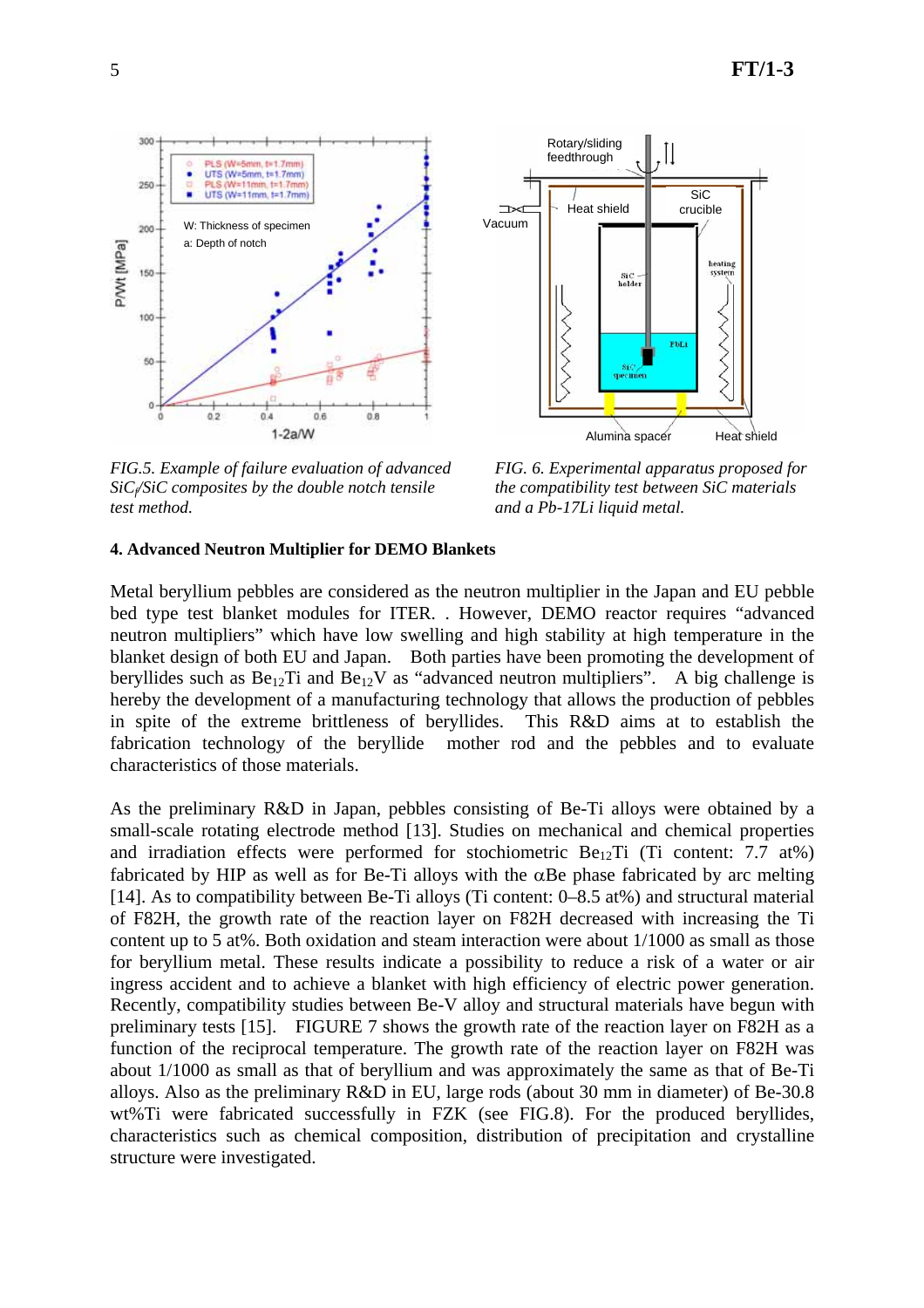

*FIG.7. Growth rate of reaction layer of FIG.8 Picture of the large rods of Be-30.8 beryllium and beryllium-based intermetallic wt%Ti fabricated in FZK. compounds on F82H as a function of the reciprocal temperature.* 



## **5. Advanced Tritium Breeders for DEMO Blankets**

DEMO reactors require "<sup>6</sup>Li-enriched tritium breeders" which have high tritium breeding ratios in the solid breeder blanket designs of both the EU and JA. Both parties have been promoting the development of fabrication technologies of  $Li<sub>2</sub>TiO<sub>3</sub>$  pebbles by the direct wet process [16] and of  $Li_4SiO_4$  pebbles by melt-spraying [17] as shown in FIG.9.

However, the fabrication techniques of tritium breeder pebbles have not been established for large quantities. In the BA activities, this R&D aims to develop fabrication techniques of advanced  $Li<sub>2</sub>TiO<sub>3</sub>$  and  $Li<sub>4</sub>SiO<sub>4</sub>$  pebbles, allowing effective reprocessing of  ${}^{6}$ Li. The development of the production and  $^{6}$ Li reprocessing techniques includes preliminary fabrication tests of breeder pebbles, reprocessing of lithium, and suitable out-of-pile characterizations.



*FIG.9. Fabrication flow of Li<sub>2</sub>TiO<sub>3</sub> and Li4SiO4 pebbles.* 

As a preliminary R&D,  $Li<sub>4</sub>SiO<sub>4</sub>$  pebbles were fabricated by the melt spraying method, and then the importance of the development of purification and reprocessing processes was pointed out in order to reduce long-term radioactivity and to control the content of Li isotopes and other components

#### **6. Tritium Technology**

The tritium technology is one of the most significant subjects for fusion DEMO plants. A series of basic studies has been carried out to develop an advanced tritium recovery system for an ITER test blanket module. In contrast to ITER, a series of continuous operations is required for the main fuel and the blanket tritium loops for a DEMO plant. The R&D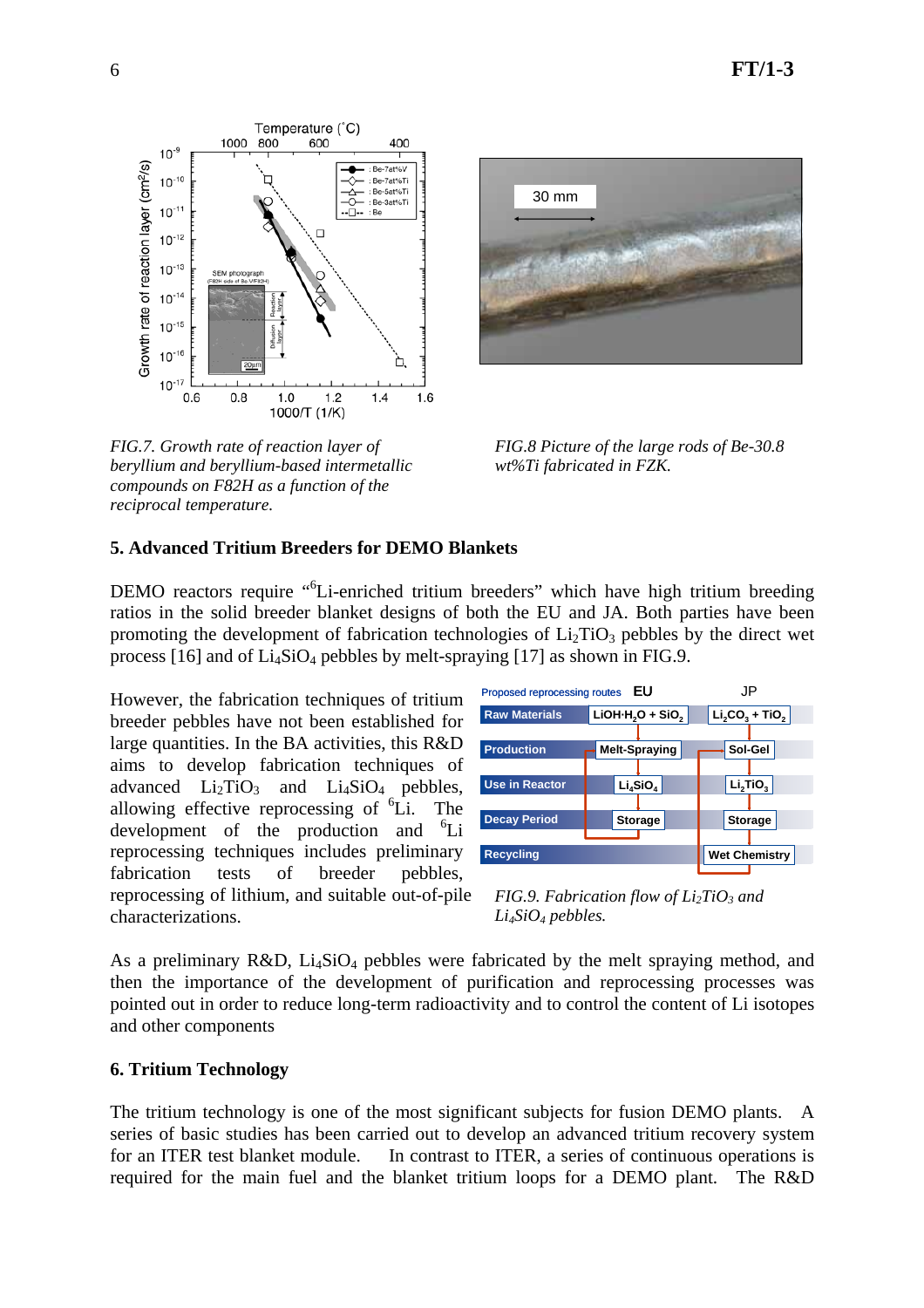subjects for monitoring and analysis of tritium in these loops are required from the viewpoint of the control of the loops. In addition, the components of the loops in a DEMO plant are consequently exposed to tritium for a long period. Some new materials will also be used in a DEMO plant. Improvement of the basic tritium behavior database and demonstration of practical operation durability will enhance design, safety, and public acceptance for DEMO. Therefore not only R&D on the monitoring and analysis techniques of tritium but also tritium behavior studies in advanced materials to be used in DEMO will be carried out in the BA activities.

It is required to obtain basic data for the relation between tritium and materials from the viewpoint of the estimation of the amount of tritium permeation. The above basic data should also contribute to enhance safety designs and public acceptance for a DEMO plant. A basic tritium behavior database must be developed containing information such as solubility, diffusivity, permeability, characteristics of trapping, release, replacement, reaction etc. for advanced materials in DEMO. Tritium will be introduced into advanced material samples by various methods, such as thermal absorption, ion (plasma) implantation, etc. Tritium permeation and/or release experiments will be performed using the above samples and the basic characteristics of tritium behavior will be evaluated with the analysis of residual tritium amount in the material. The influence of impurities and traps on the tritium behavior in advanced materials will be also investigated. Also advanced tritium permeation reduction layers (permeation barriers) will be developed. To improve the physical stability of the barrier, oxidation layers for glass materials will be evaluated by the Permeation Reduction Factor (PRF) measurement and alternative barriers with self-repairing function will be investigated. Durability tests for the barrier will be performed by measurements of PRF before and after irradiation or exposure under fusion reactor conditions.

### **7. Summary**

In the planned Broader Approach (BA) activities, DEMO relevant R&D on reduced activation ferritic martensitic (RAFM) steels as structural material,  $SiC_f/SiC$  composites, advanced tritium breeders and neutron multiplier for the blankets, and Tritium Technology will be performed. In the R&D on RAFM steels, the fabrication technology, techniques to incorporate the fracture/rupture properties of the irradiated materials, and methods to predict the deformation and fracture behaviors of structures under irradiation will be investigated. For  $SiC_f/SiC$  composites, standard methods to evaluate high-temperature and life-time properties will be developed. Physical and chemical properties such as He and H permeability and absorption under irradiation will be investigated for  $SiC_f/SiC$  and other related ceramics. On advanced neutron multiplier, Japan and the EU will develop the fabrication technique of beryllide mother rods such as  $Be_{12}Ti$  and  $Be_{12}V$ , and will try to produce pebbles from the mother rods. On advanced tritium breeder, Japan and the EU plan to establish the production technique for advanced breeder pebbles of  $Li<sub>2</sub>TiO<sub>3</sub>$  and  $Li<sub>4</sub>SiO<sub>4</sub>$ , respectively. Also, physical, chemical, and mechanical properties will be investigated for produced breeder pebbles. On tritium technology, tritium behavior in advanced materials to be used in DEMO, such as RAFM steels,  $SiC_f/SiC$  composites, and advanced breeders/multipliers, will be studied.